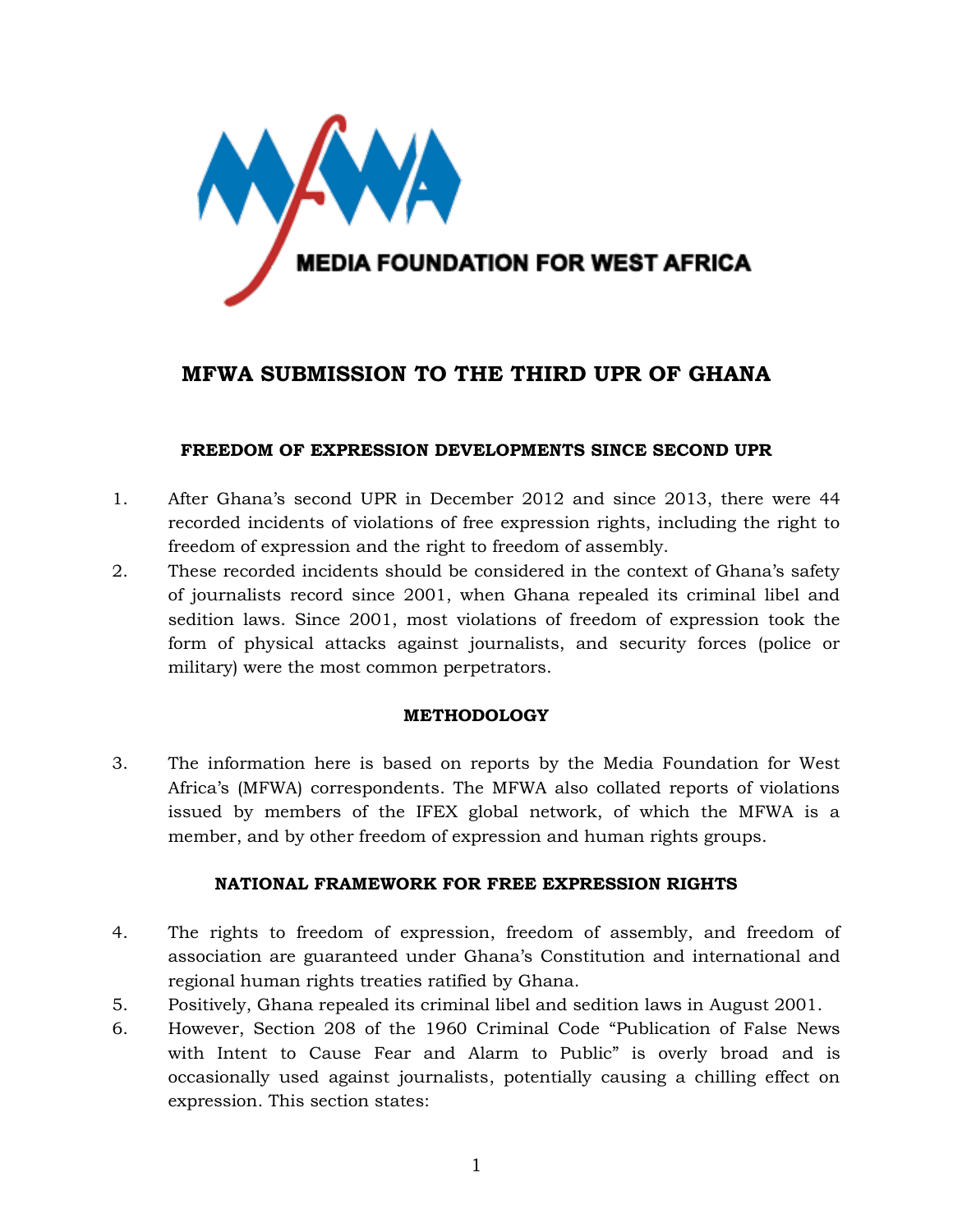

- (1) Any person who publishes or reproduces any statement, rumour or report which is likely to cause fear and alarm to the public or to disturb the public peace knowing or having reason to believe that the statement, rumour or report is false is guilty of a misdemeanour.
- (2) It is no defence to a charge under subsection (1) that the person charged did not know or did not have reason to believe that the statement, rumour or report was false unless he proves that, prior to publication, he took reasonable measures to verify the accuracy of the statement, rumour or report.
- 7. In accordance with national law, courts can impose excessive punitive fines against media organisations and journalists. The threat of excessive punitive fines may cow media organisations and journalists into self-censorship, thus preventing critical reporting.
- 8. The Constitution provides for freedom of information, but there is no specific law on the right to information (RTI). A specific RTI law, which nearly half of the states in West Africa already have on the books, would help enforce Ghana's constitutional guarantee.

## **CONTEXT OF THE MEDIA**

- 9. Levels of press freedom in Ghana are high, and the country boasts diverse television, radio, and newspaper outlets.
- 10. Ghana has 58 television operators.
- 11. Ghana has 390 FM radio stations: 37 are state-owned, 273 are privately owned, 63 are community-owned, and 17 are university-operated.
- 12. Ghana has dozens of regular newspapers, including two state-owned and two private dailies.
- 13. Internet penetration continues to grow, and approximately one-fourth of the country has access to the internet (as of 2015). Consequently, Ghana has seen a rise in blogging and social media use, especially in the urban areas.
- 14. Journalists in Ghana are poorly paid, like many of their counterparts throughout the West Africa region. For example, the public broadcaster Ghana Broadcasting Corporation (GBC) receives inadequate government funding and thus relies on advertisements to cover operating costs. In addition, many individual journalists have accepted money to cover certain events, which significantly implicates issues of journalistic professionalism and ethics.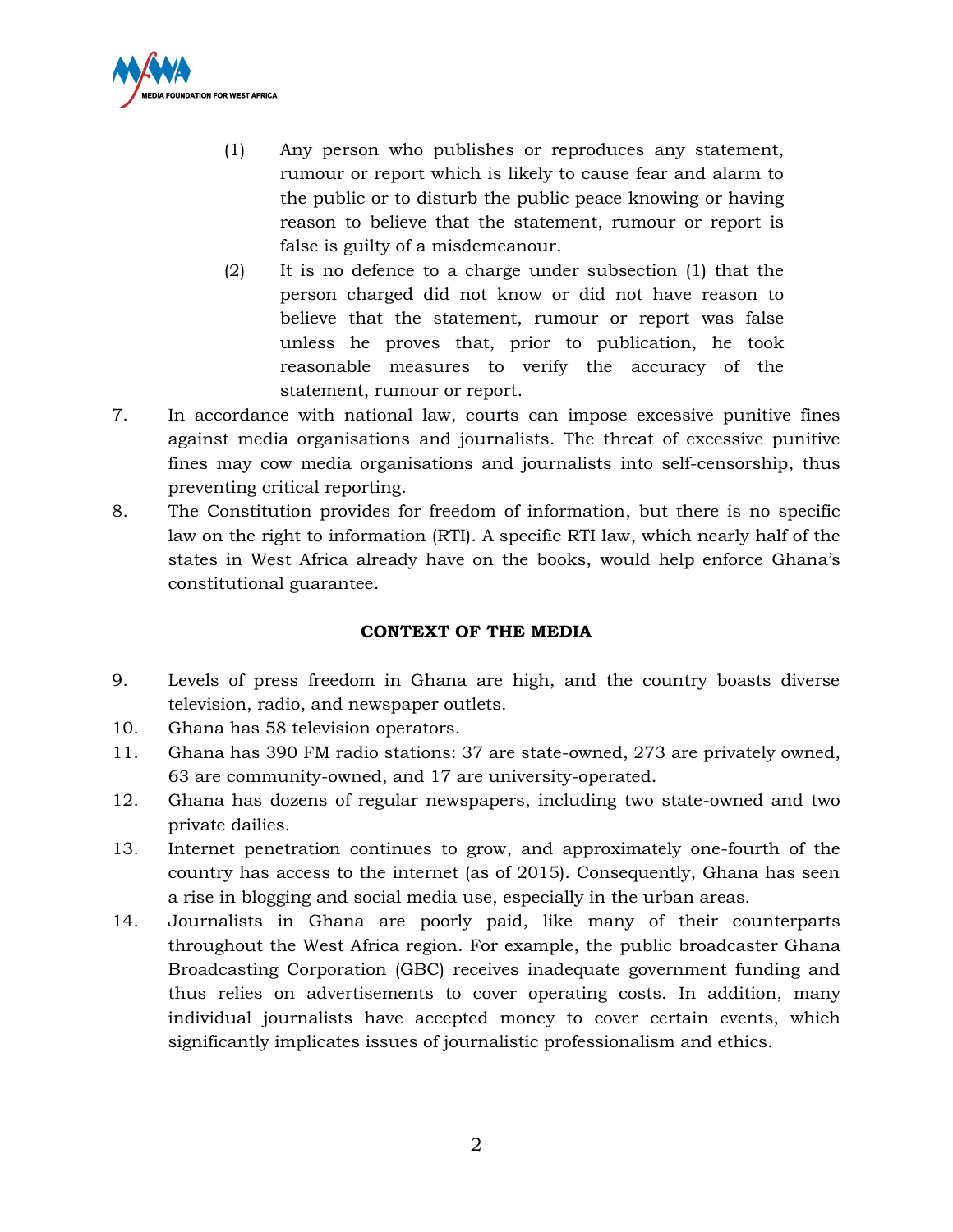

## **FOLLOW UP ON ACCEPTED RECOMMENDATIONS FROM THE 2012 UPR**

# **Police Continue to Brutalise Journalists and Others Exercising Their Free Expression Rights.**

- 15. Ghana supported and believed it already implemented the second-cycle UPR recommendation A/HRC/22/6 (2012), 124.4 (by France) to "build on its achievement and redouble its efforts to combat police brutality through administrative and judicial sanctions against perpetrators, training and education for serving police officers, and consider including relevant human rights education materials in the cadets' training curriculum."
- 16. Ghana also supported and believed it had already been implementing the second-cycle UPR recommendation A/HRC/22/6 (2012), 125.5 (by Australia) to "… introduce human rights education for police and security forces."
- 17. However, from January 2013 through March 2017, the MFWA has recorded 19 incidents of violations of free expression rights that were perpetrated by security forces, including police. This means that over 40% of the recorded incidents of violations in Ghana during the time period (44 incidents) were perpetrated by security forces. In this troubling scenario, security forces—who are directed by international, African, and West African treaties and protocols to respect and protect the safety of journalists and to fight against impunity—are the most common human rights violators.
- 18. Given the number of incidents of violations perpetrated by security forces, it remains unclear if measures taken by the government to combat police violations, including brutality, against journalists and others exercising their free expression rights have been effective or even adequate.
- 19. Relatedly, it is consequently unclear if Ghana has been effectively training and educating police and other security forces on human rights, including the right to freedom of expression and the right to freedom of assembly.
- 20. In 2013, the MFWA recorded 2 incidents of violations of free expression rights. None were perpetrated by security forces.
- 21. In 2014, the MFWA recorded 16 incidents of violations of free expression rights, of which 7 were perpetrated by security forces.
- 22. In 2015, the MFWA recorded 10 incidents of violations of free expression rights, of which 3 were perpetrated by police and included police brutality. Some examples of police brutality during 2015 are highlighted in ¶¶ 23–24.
- 23. In the first part of the 2015, police beat and dragged journalists when they started to film an altercation between a policeman and another individual.
- 24. In September 2015, police attacked demonstrators who were demanding that the Electoral Commission of Ghana compile a new voters' register. Police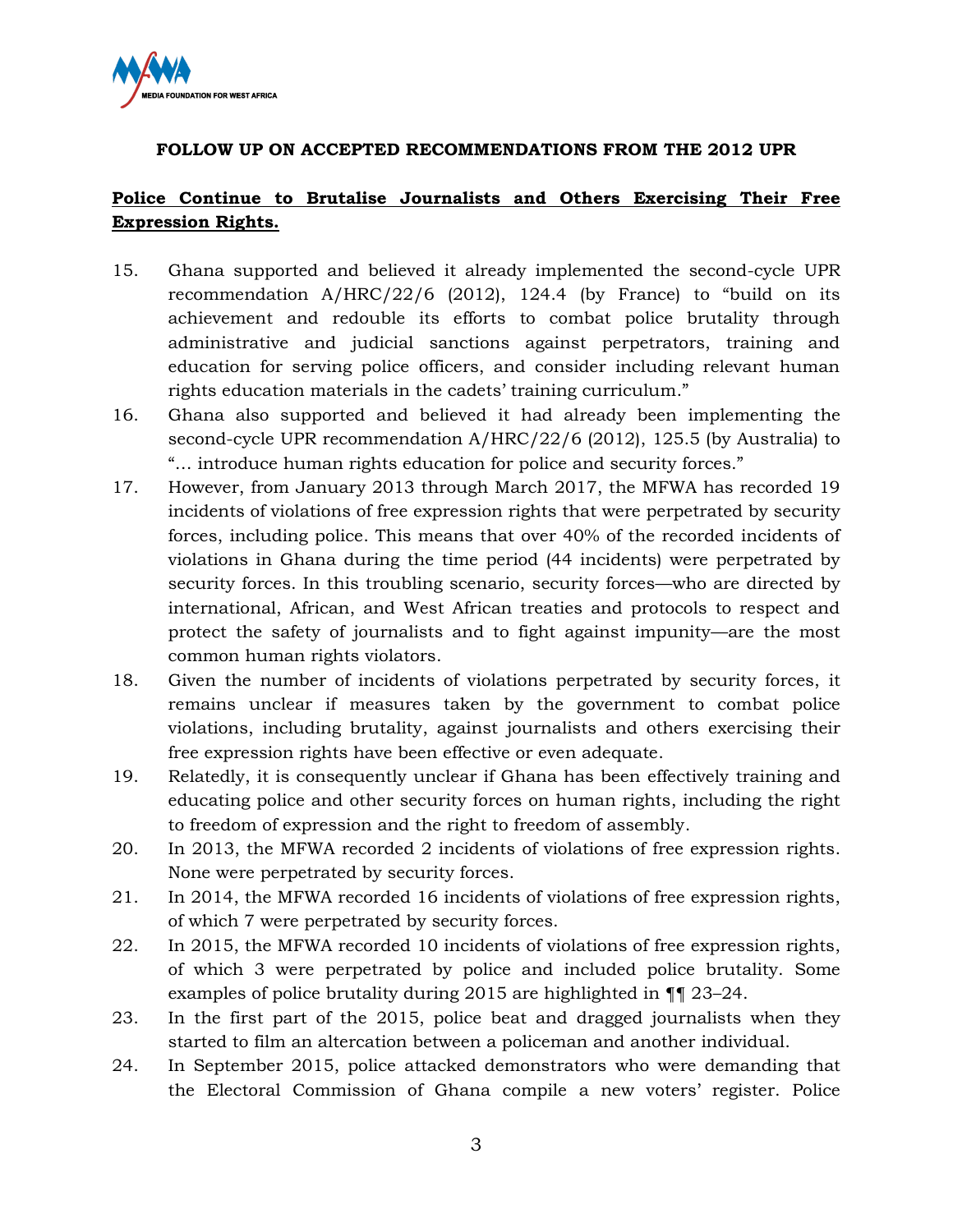

employed excessive use of force against the demonstrators, including teargassing and whipping. As a result, dozens of demonstrators were injured. The police claimed the demonstrators refused to follow the approved route; however, even if this were true, it would not justify the excessive use of force. Then- President John Mahama called for the police to investigate the matter; however, as of March 2017, the MFWA has not heard of any investigation taking place.

- 25. In 2016, the MFWA recorded 15 incidents of violations of free expression rights, of which 8 were perpetrated by security forces, including police. Some examples of police brutality during 2015 are highlighted in ¶¶ 26–27.
- 26. In July 2016, police at the Gomoa Ojobi District in the Central Region beat journalist Seth Kofi Adjei before detaining him for several hours. The police alleged that the journalist had taken camera shots of the police station, which is prohibited under domestic law. The journalist denied this allegation and said he had tried to take a camera shot of the town. The perpetrators were identified as Sergeant Daniel Agbe and his two police colleagues, Bi Gyimah and Jake Adu. Troublingly, although the identities of the perpetrators are known, to the MFWA's knowledge, there have been no investigations or prosecutions into this crime.
- 27. In September 2016, a journalist in Accra was assaulted, arrested, and detained when police saw him photograph a traffic policeman taking a 5-cedi bribe from a bus driver.
- 28. So far, in 2017, the MFWA has recorded 1 incident, which was perpetrated by security forces. This incident occurred during the celebration of Ghana's 60<sup>th</sup> Independence Day (March 6) at the Independence Square in Accra when a journalist filmed three soldiers beating a civilian. The soldiers began beating the journalist from all sides and forced him to smash his phone when he was unable to delete the video.

#### **Ghana Has Not Adequately Addressed Impunity for Crimes Against Journalists.**

- 29. Ghana supported and believed it already implemented the second-cycle UPR recommendation A/HRC/22/6, 124.3 (by Timor-Leste) "take measures in order to fight against impunity in torture and ill-treatment, especially in cases of police brutality and excessive use of force."
- 30. While the government generally respects free expression rights, it has not made any strong and significant commitments to ensure the investigation and prosecution of crimes against journalists and others exercising their free expression rights. Ghana's lack of political will to take measures to fight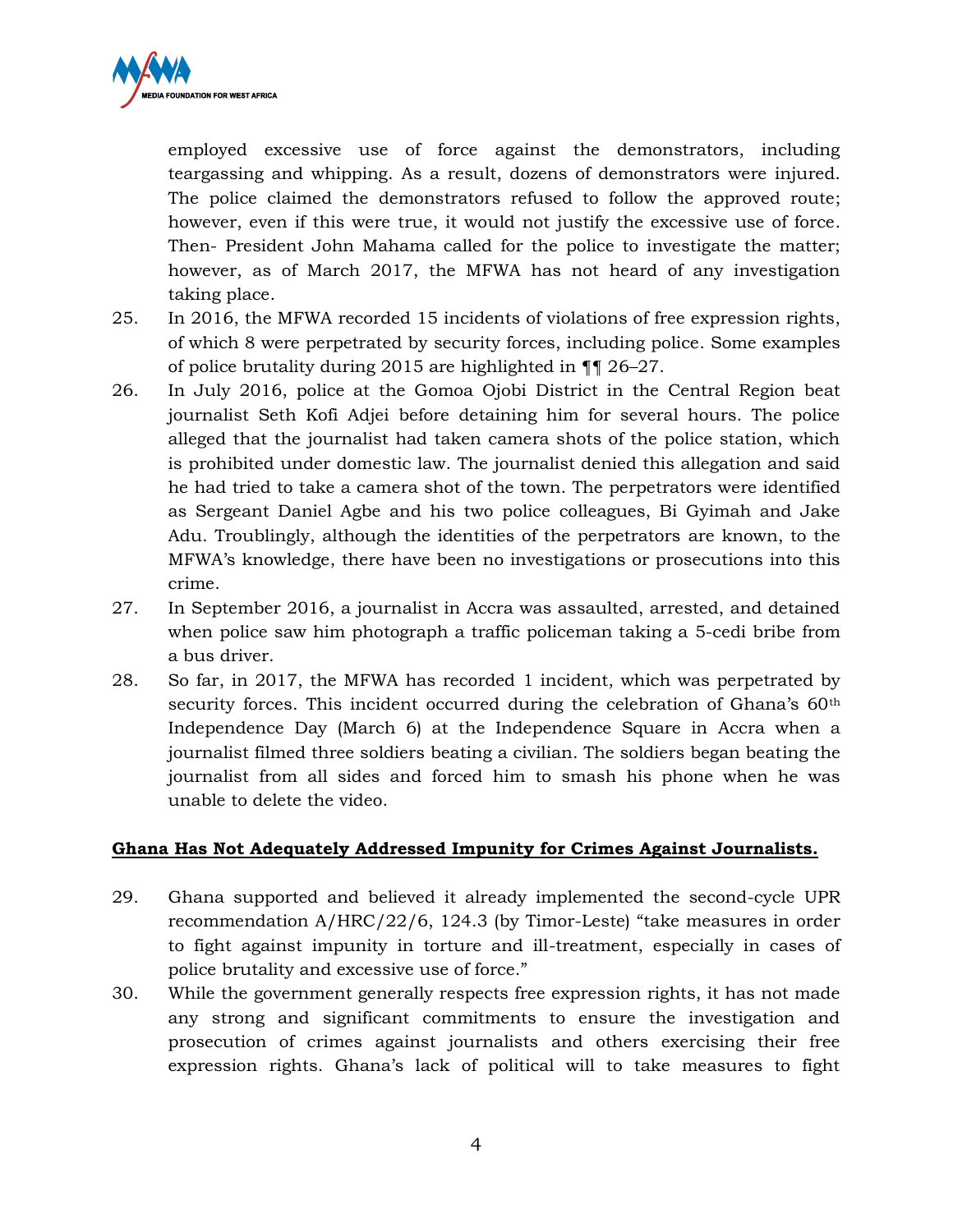

impunity for crimes against journalists has the potential to embolden individuals commit further violations.

- 31. In fact, according to the MFWA's research into crimes against journalists and the safety of journalists since August 2001, perpetrators of crimes against journalists often go unpunished. At best, perpetrators simply apologise to the victims, as described below in ¶ 32. Impunity is also illustrated by the examples above in  $\P$  24 and  $\P$  26.
- 32. By way of illustration, in February 2017, the Human Rights Division of the High Court in Ghana ordered the Inspector-General of Police (IGP) and authorities of the Accra Metropolitan Assembly (AMA) to apologise to two Multimedia Group Limited journalists after they attempted to arrest and detain the journalists. The court ordered the perpetrators to apologise within seven days, and the apologies were to be given "special prominence" in Ghana's leading newspaper, *Daily Graphic*. While it is commendable that civil action took place, Multimedia Group Limited initiated the lawsuit. Although the police tried to arbitrarily arrest journalists, the state did not take measures to prosecute. It should be noted that criminal sanctions are greater deterrents to violating human rights than civil sanctions—especially if the civil sanction involves only "naming and shaming."
- 33. Positively, however, the government does not appear to endorse or incite crimes against journalists or against others exercising their free expression rights. Instead, government authorities have made public statements recognising the importance of journalists in promoting democracy.

#### **Parliament Has Not Taken Immediate Steps to Pass the RTI Bill.**

- 34. Ghana supported and believed it had already been implementing the secondcycle UPR recommendation A/HRC/22/6 (2012), 125.63 (by Canada) to "take immediate steps toward the adoption of the freedom of information Bill, building on its efforts to improve good governance, accountability and transparency."
- 35. Ghana also supported and believed it had already been implementing the second-cycle UPR recommendation A/HRC/22/6 (2012), 125.10 (by Cape Verde) to "accelerate the adoption of pending bills and intensify efforts in order to see more strengthened implementation of the measures decided and instruments created, including in terms of … access to justice and strengthening of its effectiveness."
- 36. Although an RTI bill was drafted 15 years ago (in 2002), the government has continued to drag its feet on passing the bill into law. In March 2017, the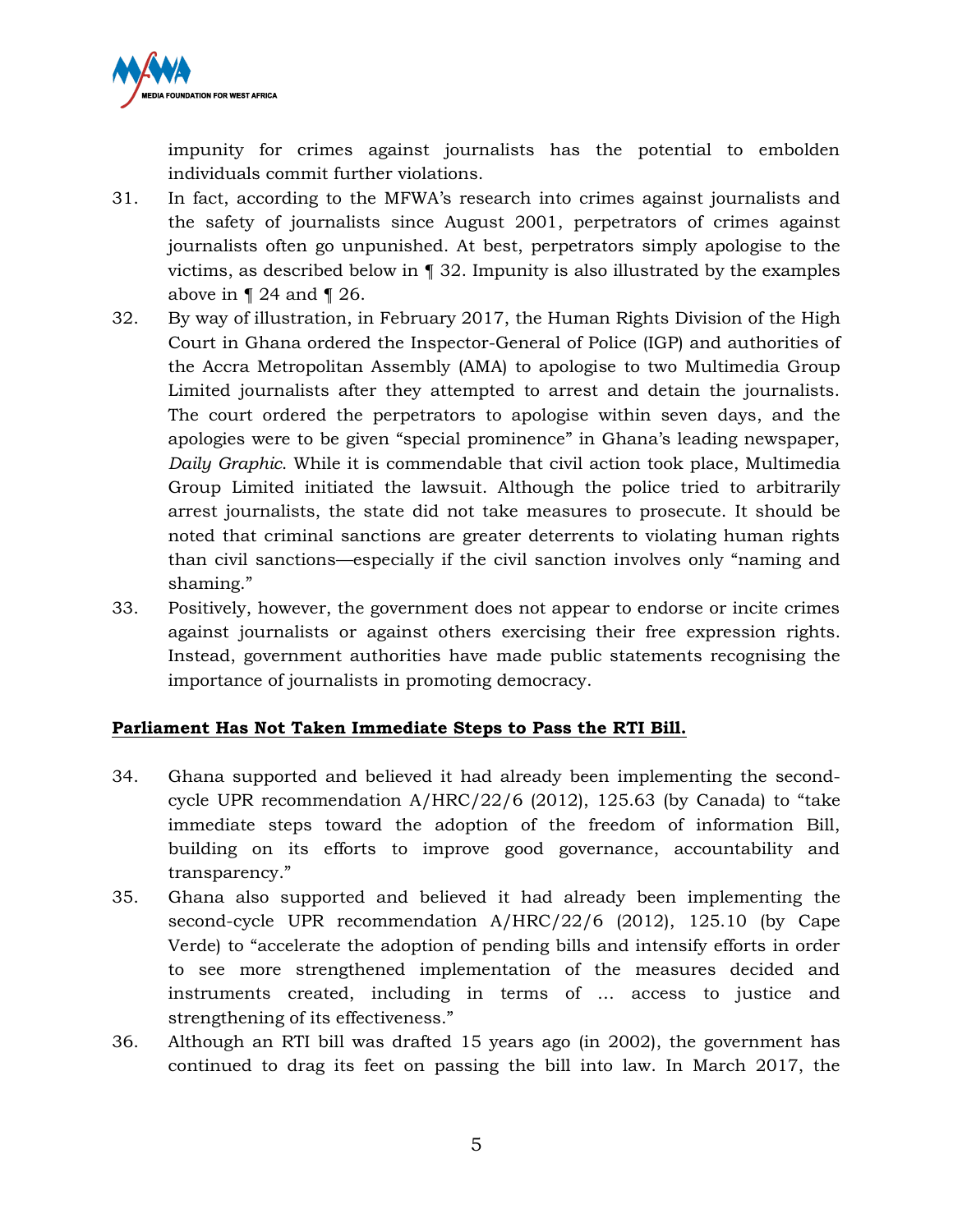

government of President Nana Akufo-Addo expressed its commitment to passing the bill.

- 37. Ghana's failure to pass the RTI bill into law has negative consequences on good governance, access to justice, and the fight against corruption.
- 38. The absence of an RTI bill also specifically harms women's access to justice and consequent gender equality in Ghana. According to the CEDAW Committee's General Recommendation No. 33 on women's access to justice, CEDAW/C/GC/33 (2015),  $\P$  11, States Parties are obligated to ensure women's access to information about their rights as well as available remedies and how to access such remedies.

#### **THE MFWA'S RECOMMENDATIONS**

## **TO THE GOVERNMENT OF GHANA**

#### **To Law Enforcement**

- 58. Respect and protect the right to freedom of expression and the right to freedom of assembly.
- 59. Train and educate security forces on protecting the human right to freedom of expression and on the role of journalists in promoting human rights, democracy, and development.
- 60. Develop and implement guidelines for police and other security forces prohibiting crimes, particularly violence, against journalists and others exercising their right to freedom of expression or their right to freedom of assembly.
- 61. Develop and implement guidelines for police on crowd control that conform to international principles, including the Basic Principles on the Use of Force and Firearms by Law Enforcement Officials. Guidelines must clearly indicate when it is and is not permissible to use force and/or firearms, including teargas, to disperse demonstrations.
- 62. Conduct immediate and effective investigations into all violations of free expression rights, particularly the use of excessive of force by security forces.
- 63. Hold police accountable through internal and external mechanisms.
- 64. Create a mechanism to specifically investigate and prosecute police brutality against journalists and others exercising their right to freedom of expression or their right to freedom of assembly.